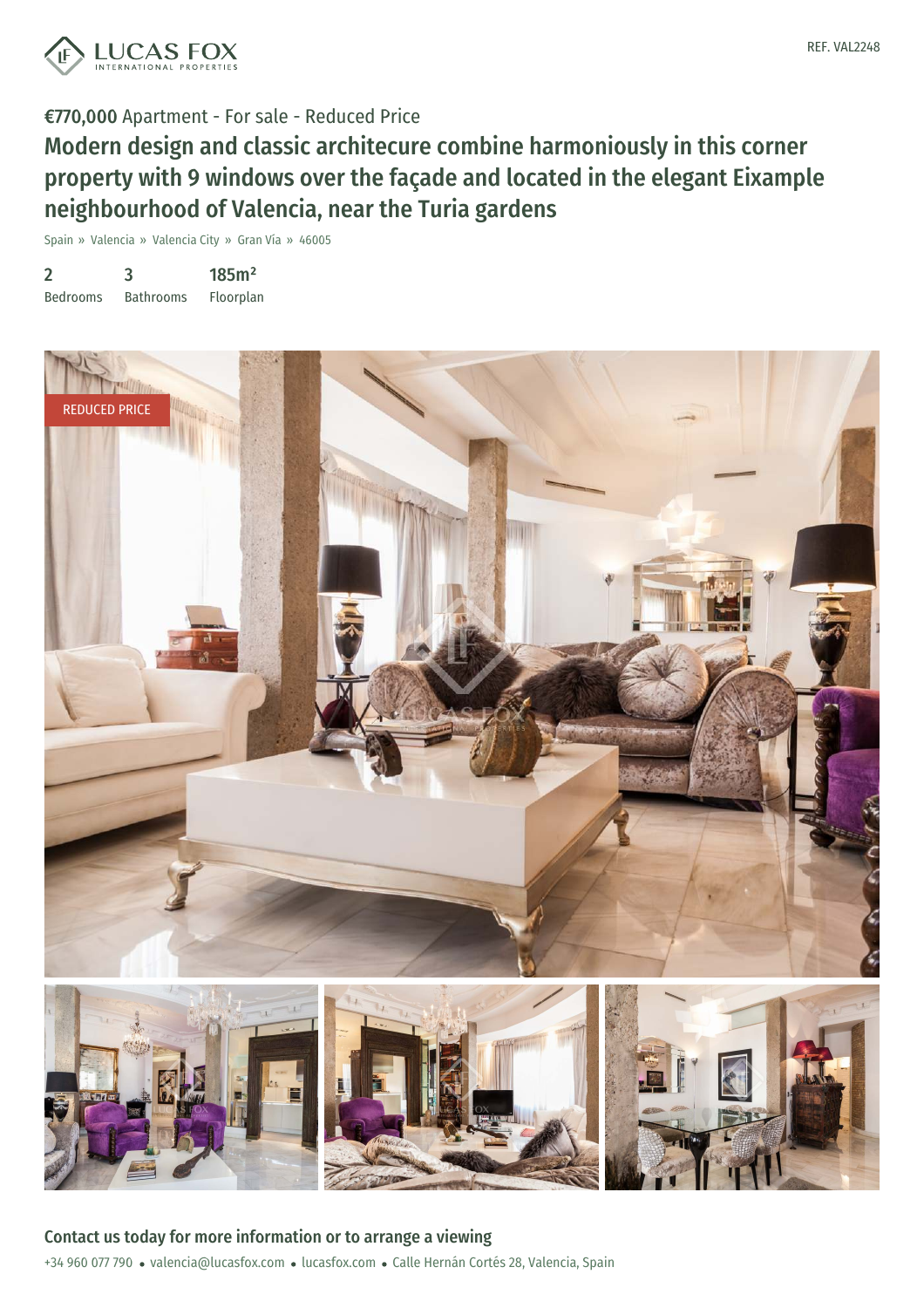

Modern design and classic architecure combine harmoniously in this corner property with 9 windows over the façade and located in the elegant Eixample neighbourhood of Valencia, near the Turia gardens

Spain » Valencia » Valencia City » Gran Vía » 46005

| 2               | 3                | 185m <sup>2</sup> |
|-----------------|------------------|-------------------|
| <b>Bedrooms</b> | <b>Bathrooms</b> | Floorplan         |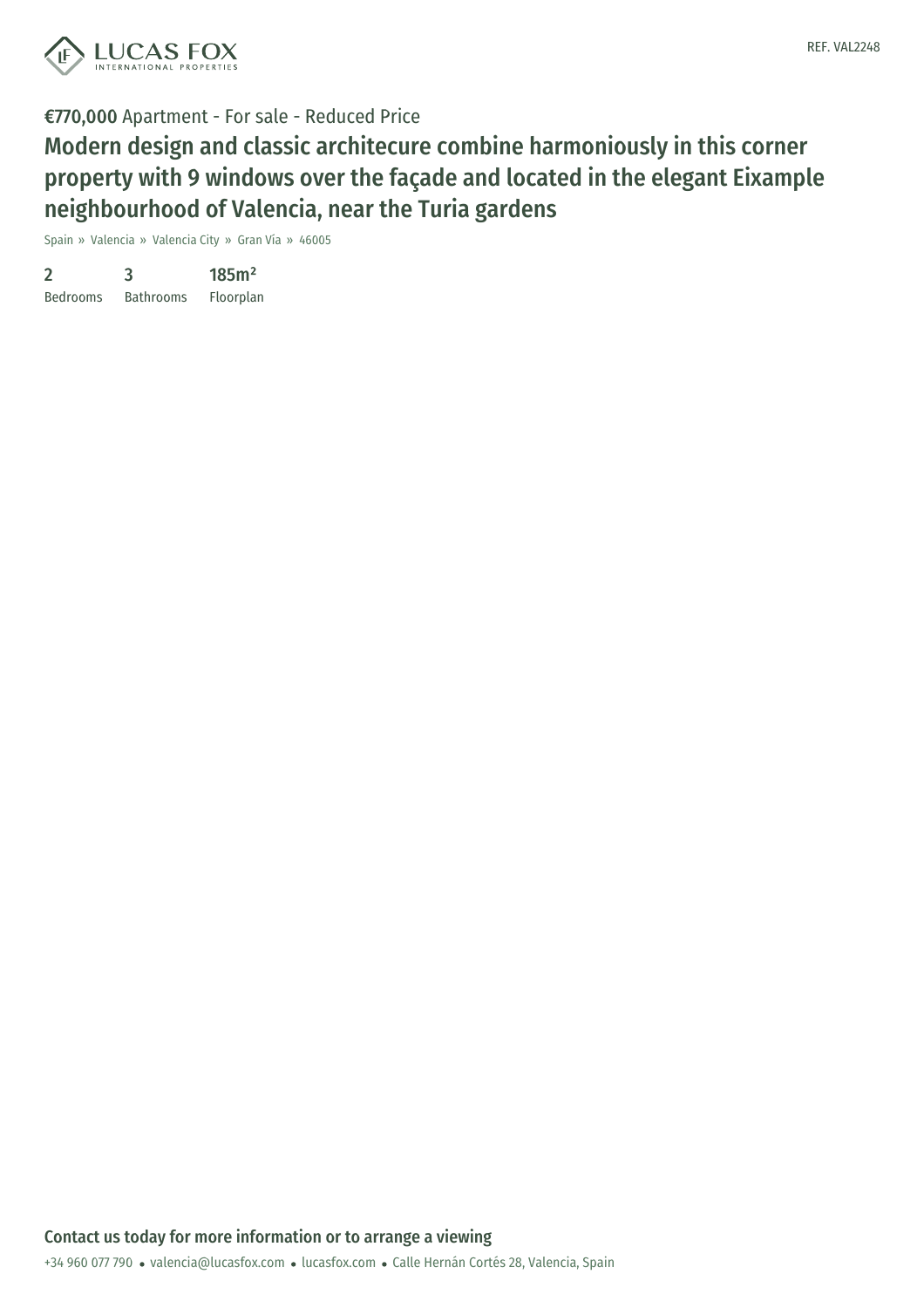

Modern design and classic architecure combine harmoniously in this corner property with 9 windows over the façade and located in the elegant Eixample neighbourhood of Valencia, near the Turia gardens

Spain » Valencia » Valencia City » Gran Vía » 46005

2 Bedrooms 3 Bathrooms 185m² Floorplan

**OVERVIEW** 

## 180m² contemporary design 2-bedroom property with luxury finishes and plenty of natural light.

From the entrance hall we immediately perceive the elegant contemporary essence of this beautiful apartment. The large, curved living room with 9 windows over the façade of the building is one of the property's highlights. Very close to this main area we find the kitchen which has been cleverly designed to offer privacy yet allow the spaces to flow into one another visually. This area in turn flows into that of the bedrooms and service area.

The 2 bedrooms are on opposite sides of the property and both have an en-suite bathroom and storage area. The visual effect of the property's design, the high quality materials used and the combination of classic architecture and contemporary interior design make this the ideal city apartment.



[lucasfox.com/go/val2248](https://www.lucasfox.com/go/val2248)

Lift, High ceilings, Natural light, Air conditioning, Double glazing, Exterior, Transport nearby